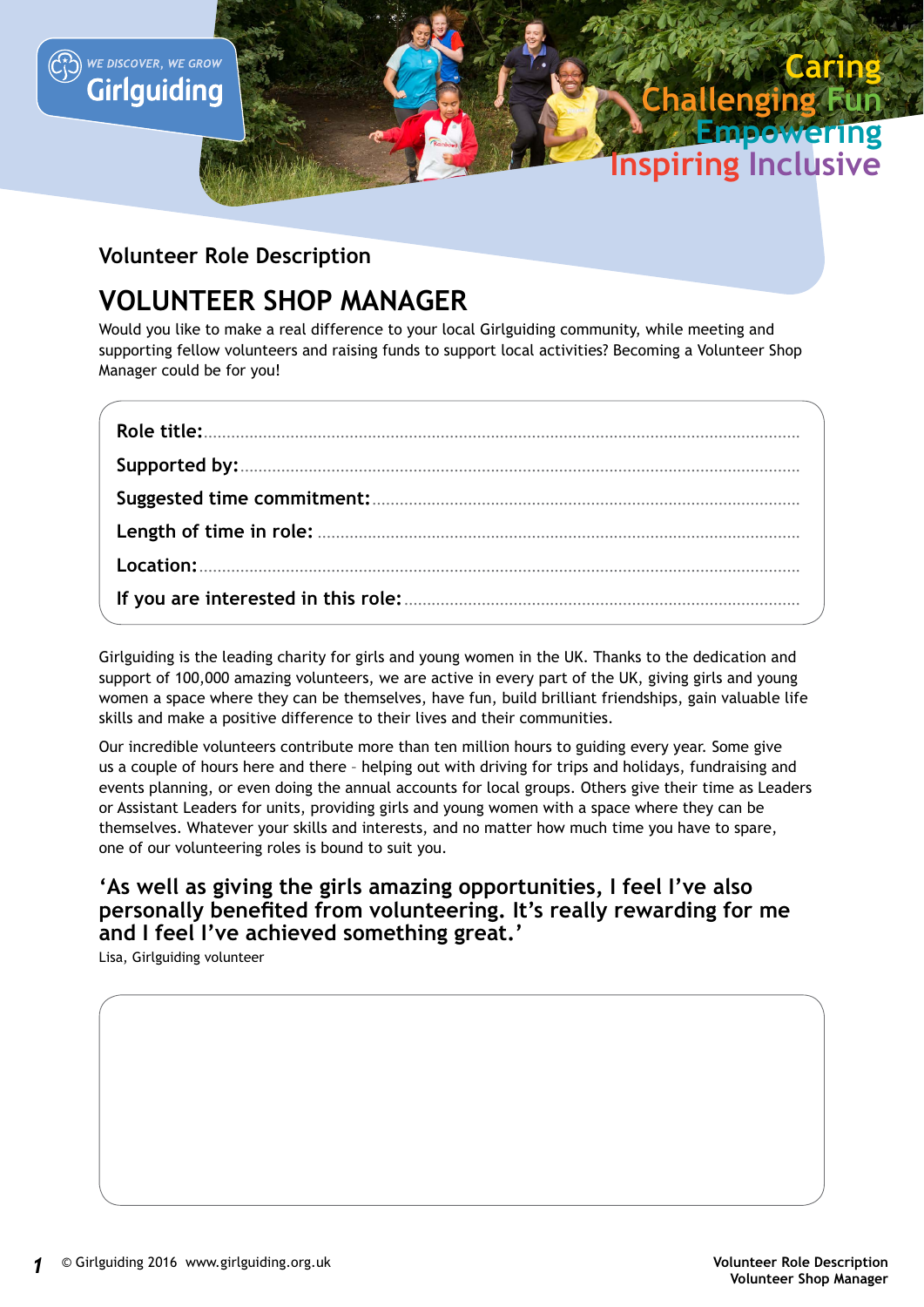# **VOLUNTEER SHOP MANAGER**

#### **Who can do this role?**

Volunteer Shop Managers can be any adult over 18 years old. They should already be, or be willing to become, a member of Girlguiding.

#### **Do I need a qualification?**

You don't need a specific qualification to undertake this role.

#### **What is the purpose of this role?**

To take responsibility for running a Girlguiding volunteer shop. Volunteer shops provide Girlguiding resources, clothing and equipment for members, thus raising funds for local guiding.

## **What will I do in the role?**

While the list below outlines the responsibilities of a Volunteer Shop Manager, you will be working within a wider team and responsibilities may vary.

#### **General**

- Take responsibility for the overall running of the volunteer shop, following guidance from Girlguiding Trading Service.
- Order and manage stock on behalf of your local area.
- $\bullet$  Manage a small team of volunteers to help in running the shop, and coordinate responsibilities among the team.
- Manage shop finances, keep accounts up to date and prepare an annual budget sheet.
- Work within a Shop Management Committee to agree how to invest profits in local guiding.
- Promote your shop to members by communicating with local Leaders and volunteers.

#### **Being part of your local guiding area**

- $\bullet$  Be part of a local Girlguiding community, by attending local meetings and maintaining a good relationship with other volunteers.
- $\bullet$  Develop and maintain clear communications with the local Commissioner, if required.
- Keep up to date with new resources and programme initiatives, and use them as appropriate.

#### **Being part of Girlguiding**

- Be committed to undertaking relevant training.
- Learn about the structure of Girlguiding and how your responsibilities and position fit within it.
- $\bullet$  Be willing to learn about Girlguiding's national and local strategic aims and how these are being delivered locally.
- Learn about Girlguiding's policies and Code of Conduct.
- Be an ambassador for the values of Girlguiding.